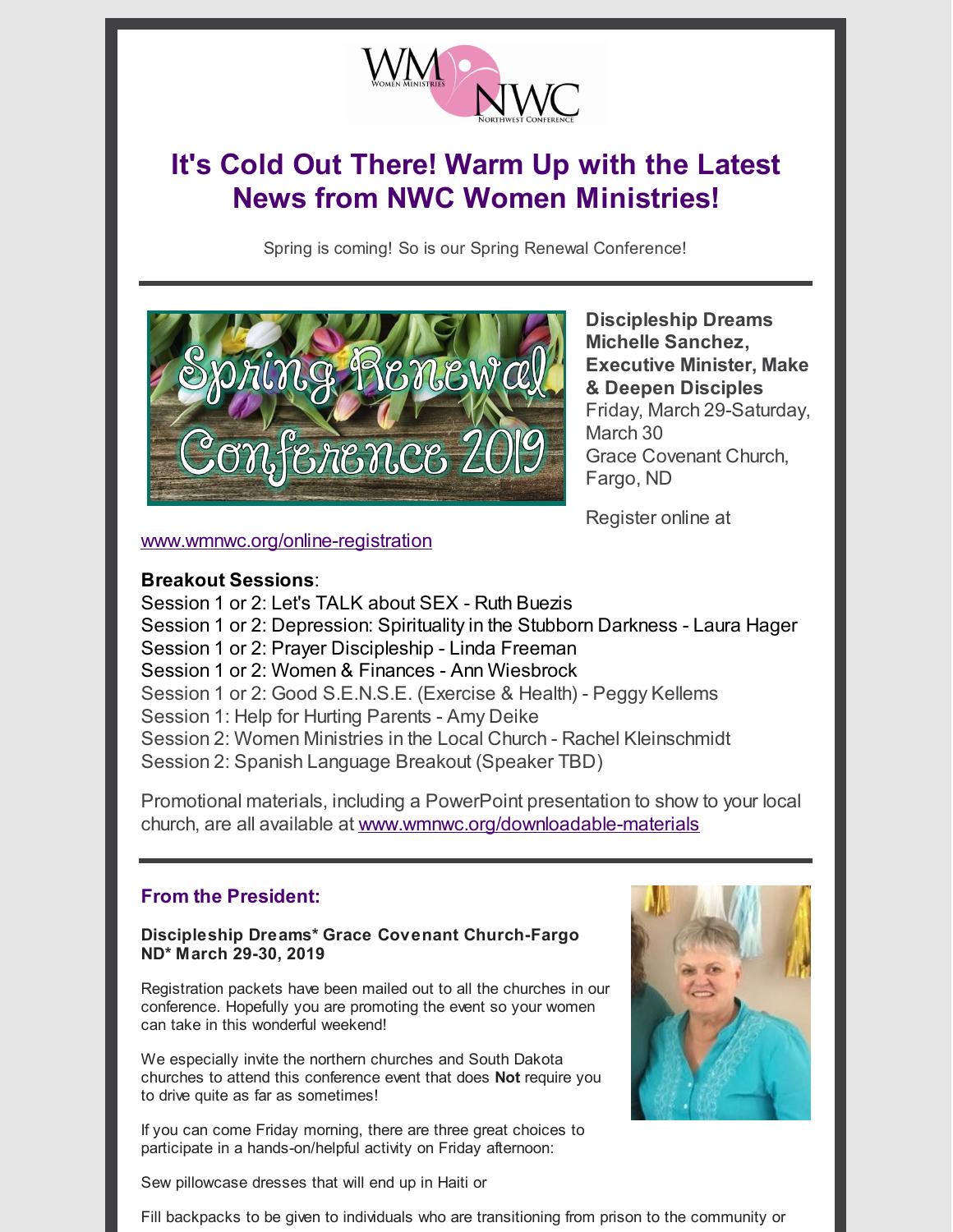Walk through the 17 stations "In Her Shoes", a simulation of situations that victims of abuse must navigate

Michelle Sanchez, the executive minister of the Make and Deepen Disciples priority of the ECC, will be our speaker. Many of you heard her at Triennial in Kansas City...she is an awesome presenter! Michelle will also update us on the transitions within Women Ministries. Bring your questions and concerns for her to address.

Fargo is pumped to be hosting this event---they are doing a great job to ensure that the Friday night and Saturday event is a great one. If you have time to stay another day, Michelle will be preaching at their Sunday service on March 31st.

Do you love graphics? enjoy Facebook? are you keen on website design? We are looking for a conference team member who could help with communications. Could you help bring us up to speed in technology? Contact me for a job description of this role.

If your church is interested in hosting Spring Renewal in 2021, or if you're interested in serving on the conference team, chat with me, Rachel, or one of the board members. We would welcome your new ideas and assistance!

Mary Roskam President Women Ministries of the Northwest Conference



## **Triennial XVI**

Registration is open at [iam.covchurch.org.](http://iam.covchurch.org) There are many options for breakout sessions and excursions. Sign up by **February 15th** to take advantage of the early bird rate (\$369 for the weekend).

Information on how to book rooms at

the Marriott City Center is also available at [iam.covchurch.org](http://iam.covchurch.org).

There is a promotional bulletin insert available for download at [www.wmnwc.org/triennial-xvi.](http://www.wmnwc.org/triennial-xvi)

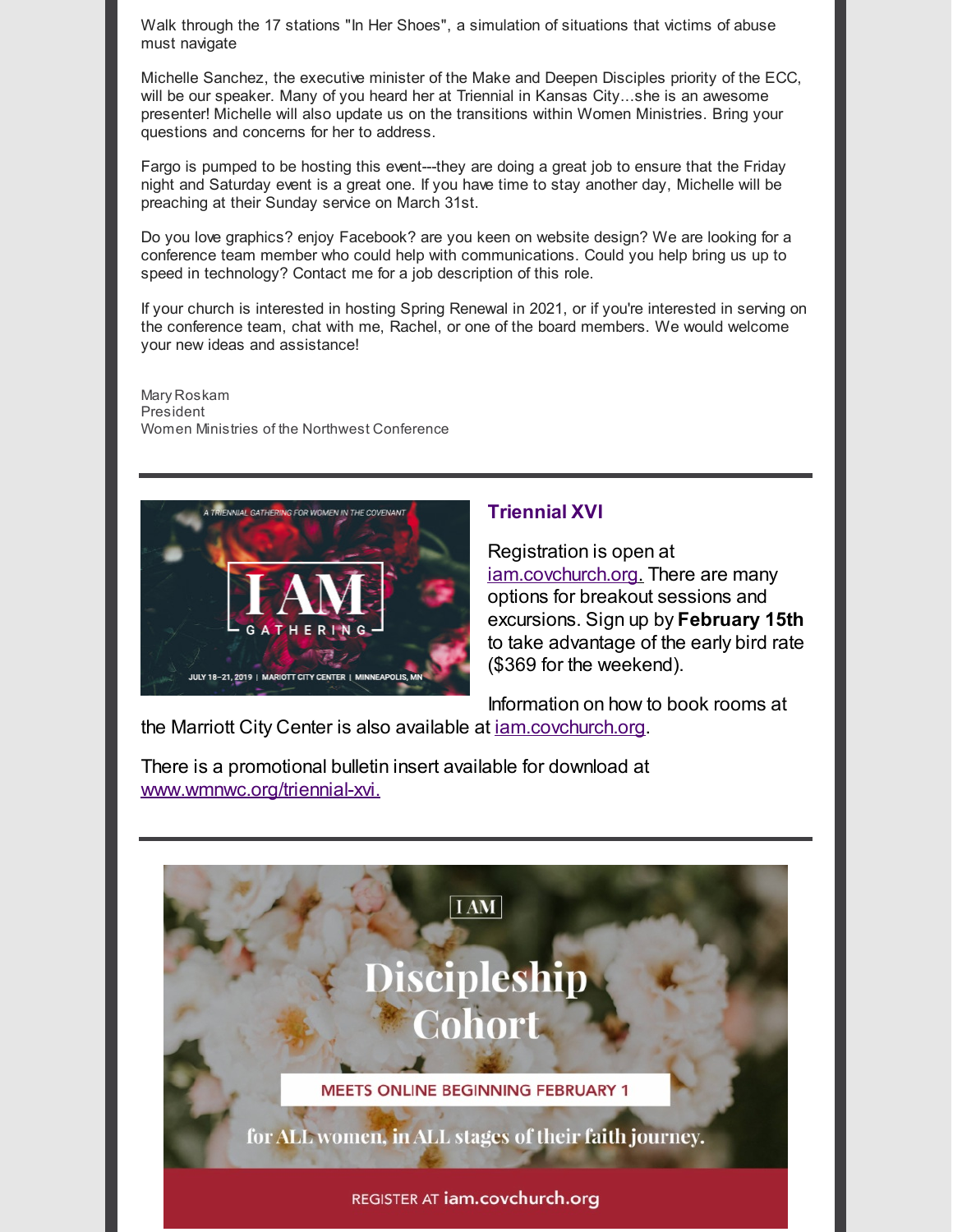The Discipleship Cohort is an opportunityto journey with other women as you grow deeper in your relationship with God, discover and develop the unique person God has made you to be, and engage in the destiny God has for you.

Each cohort, consisting of a small group of women, will meet together with a facilitator twice a month for a one-hour video conference call. The hour will include a short teaching session, sharing with one another, a spiritual practice experience and prayer together. Your six-month cohort will be the start of your community of sisters at the 2019 I Am Conference, but you do not have to attend the conference to participate in a cohort.

Join us on a journey that will transform your life. Learn more and register: iam.covchurch.org/tracks/#discipleship



#### **From the Consultant:**

Triennial is coming soon! This will be a life-changing weekend for our women, and I encourage all of you attend! We are trying something new this time: workshop tracks. There are 4 tracks to choose workshops from, which are Leadership, Discipleship, Evangelism, and Love Mercy Do Justice. These tracks will allow you to dive deep into a particular topic that you may be passionate. There is also a "Choose Your Own Adventure" option, where you

can choose from a variety of workshops. We also encourage you to think about joining a Discipleship Cohort, where you can meet together with women leading up to Triennial to discuss what it means to be a disciple (details above).

As the host conference, we will need lots of help to make I AM the greatest Triennial yet. If you are interested in helping out with hospitality(including being a guide, a greeter, transportation assistant, usher, and many more opportunities), send me a message at [rachel@wmnwc.org](mailto:rachel@wmnwc.org). More info about this will be coming soon.

As always, I am available to come to your church and help you get your Women Ministries going. If you need help getting started, gathering volunteers, or just reinvigorating your ministry, let me know! I would love to come help.

Rachel Kleinschmidt Ministry Consultant Women Ministries of the Northwest Conference

#### **New Year-New Method**

Maybe your church is like mine....Back in the day our women met for fun and fellowship, did lots of fundraising events and at the end of the year divided up the proceeds...some to Chicago, some for the conference, local causes, missionaries, Women In Congo, bandages shipping fund, AVA...many good things.

However, the last four years or so Women Ministries at our church have not donated, to any causes. Oh, we continue to have fun and fellowship but fundraising? Not so much.

Which is fine, except for the fact that conference and ECC causes go unsupported. That is not so fine.

To remedy this in our church, the core group of Women Ministries made a request to our church council in the fall as the new year's budget was being crafted. We requested that under the Missions/Evangelism committee a line be added for ECC-Women Ministries Support and a second line added for Women Ministries-NWC Support. Under the Congregational Care Committee a line was added for Women Ministries in our local church.

The congregation voted to accept the new budget in December including support for Women Ministries at all three levels. It is now supported not by a handful of (tired) women, rather supported and encouraged by the whole church body ... the way it could be and should be.

First Covenant Church, Red Wing MN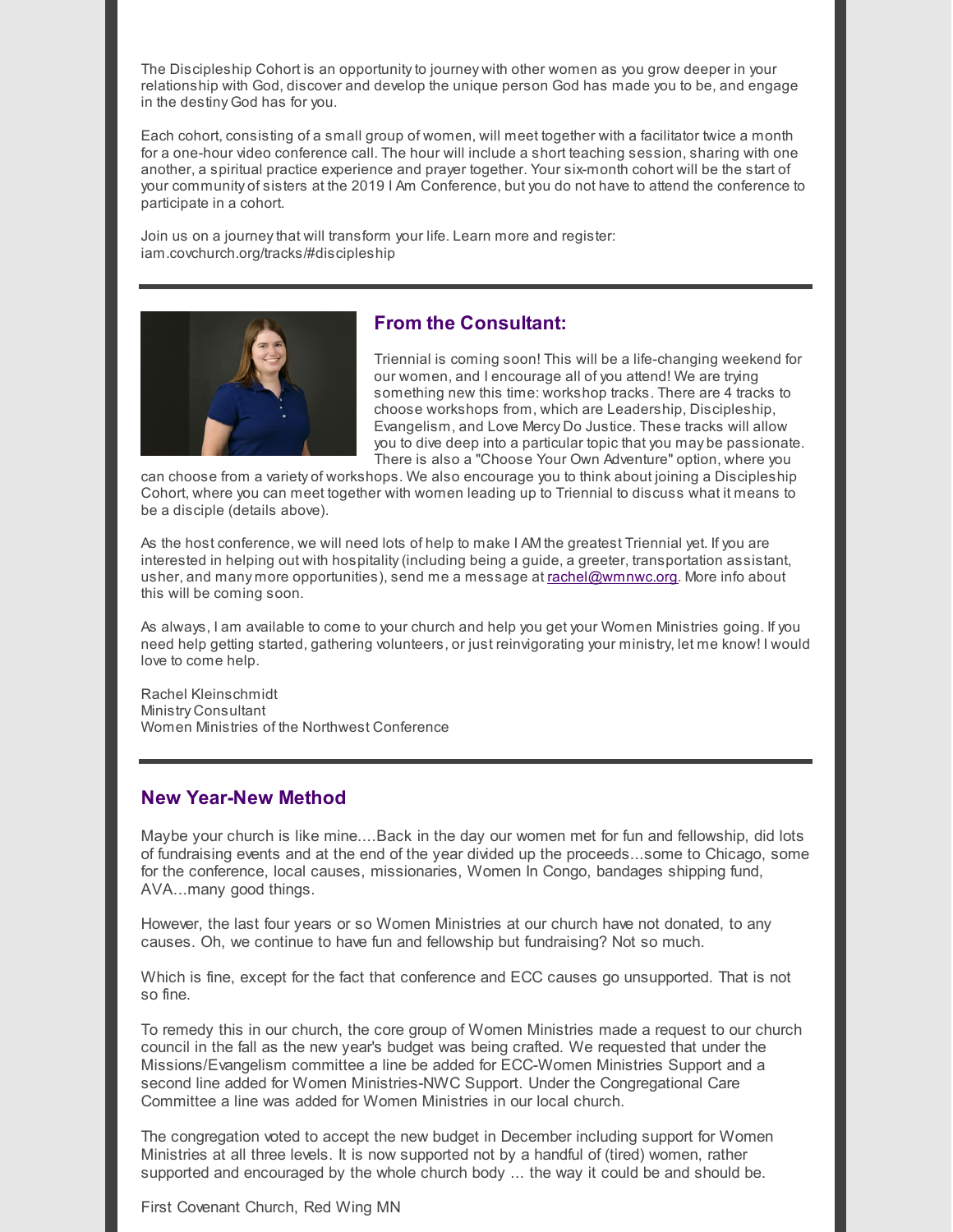# **Do you happen to have Thrivent insurance?**

Women Ministries of the Northwest Conference is enrolled as an option in Thrivent Choice. Thrivent Choice is a member-advised program that allows eligible members to recommend where Thrivent Financial distributes part of its charitable outreach funds each year. When eligible Thrivent Financial members direct Choice Dollars to your organization in a particular month, Thrivent Financial reviews the recommendation and makes an electronic deposit in our organization's bank account! If you are a Thrivent Financial member, please consider recommending Women Ministries of the Northwest Conference for your Choice Dollars:

<https://service.thrivent.com/apps/ThriventChoiceMemberWeb/public/orgDetails/100614299189>



Covenant Offices has a number of recognition pins available that they won't be reordering. If there is a woman in your church who has gone above and beyond for Women Ministries, you might want to consider getting a recognition pin!

Pins are \$35. If you are interested, contact Pam Cobb, Coordinator of Administrative Services for Make & Deepen Disciples, at [pam.cobb@covchurch.org](mailto:pam.cobb@covchurch.org).



## **Are you staying connected?**

Check out two sites on Facebook--just ask to join!

- 1. Women Ministries of the Northwest Conference
- 2. AVA NWC

Websites

- 1. **covchurch.org/women**--sign up to receive the newsletter from Meagan Gillan and AVA's Call
- 2. **wmnwc.org**--sign up to receive this newsletter and check for news

Click here to check out Women Ministries on [Pinterest!](http://www.pinterest.com/womenministries)

## **Looking Ahead:**

March 29-30, 2019: Spring Renewal Grace Covenant Church, Fargo, ND Speaker: Michelle Sanchez of Make & Deepen Disciples

July 18-21, 2019: Triennial XVI: I AM Gathering Marriott City Center, Minneapolis, MN